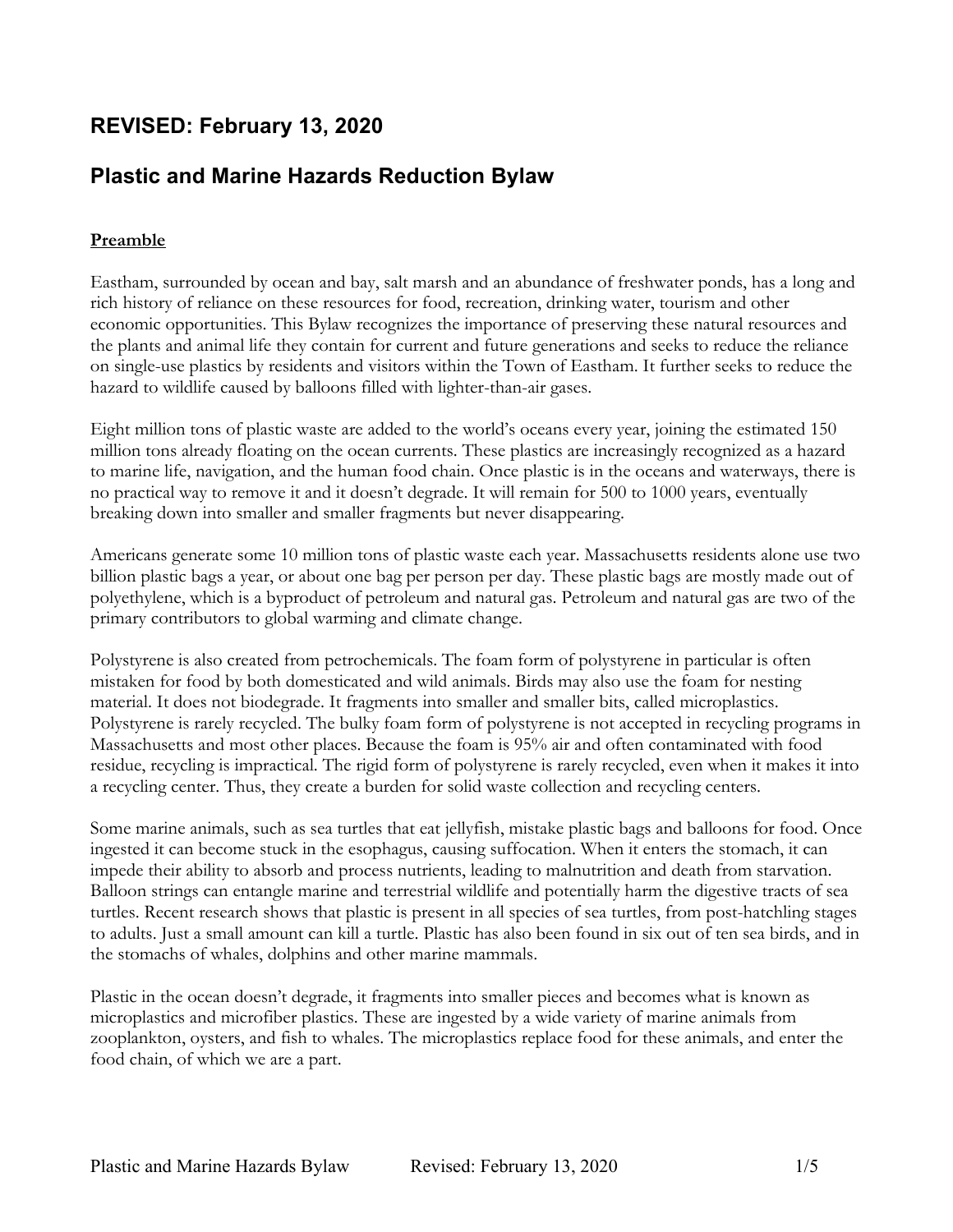Given the impact that plastics and balloons have on the natural world, this Bylaw seeks to reduce their use within the Town of Eastham. Affordable replacements that are more environmentally friendly and sustainable are readily available.

## **Section 1: Definitions**

"Checkout Bag" shall mean a carryout bag with handles provided by a Retail Establishment to a customer at the point of sale.

"Polystyrene" shall mean blown Polystyrene (Polystyrene that has been expanded or blown using a gaseous blowing agent into a solid foam) and expanded and extruded forms, which are thermoplastic petrochemical materials utilizing a styrene monomer and processed by any number of techniques including but not limited to fusion of polymer spheres (expandable bead Polystyrene), injection molding, form molding, and extrusion blown molding (extruded foam Polystyrene), sometimes called Styrofoam, a Dow Chemical Co. trademarked form of Polystyrene foam. It bears the recycling number 6.

"Food Establishments" shall mean any operations including without limitation, restaurants, schools, farmers markets, and other public venues that store, prepare, package, serve, vend and otherwise provide food for human consumption. Any establishment requiring a permit to operate in accordance with the State Food Code, 105 CMR 590.000 et. seq., shall be considered a Food Establishment for the purposes of this bylaw.

"Lighter-Than-Air Gas" shall mean a gas that is buoyant in air because it has a density less than air (including but not limited to helium gas). Herein, Helium will be used interchangeably with Lighter-Than-Air Gas.

"Retail Establishment" shall mean any person, corporation, partnership, business venture, or vendor that sells or provides merchandise, goods or materials directly to a customer, whether for or not for profit, including but not limited to restaurants, pharmacies, convenience and grocery stores, liquor stores, seasonal and temporary businesses, jewelry stores, household goods stores, and bazaars or festivals.

"Plastic Straw" shall mean any single-use thin plastic tube that is meant to allow its user to more conveniently consume a beverage, including but not limited to those made from polyethylene, polypropylene and Polystyrene.

"Polystyrene Disposable Food Services Containers and Cutlery" shall mean single-use disposable products made from Polystyrene for serving or transporting food or beverages, including without limitation take-out foods and/or leftovers from partially consumed meals prepared by a restaurant and/or retail food establishment. This includes but is not limited to plates, cups, bowls, trays, hinged or lidded containers, straws, stirrers, cup lids, and cutlery. It shall also include single-use disposable packaging for uncooked foods prepared on the premises, as well as disposable catering trays.

"Public Venues" shall mean facilities available for public use without charge including but not limited to meeting halls, churches, Town offices, Recreation Department, Library and schools.

#### **Section 2: Plastic Checkout Bag Reduction**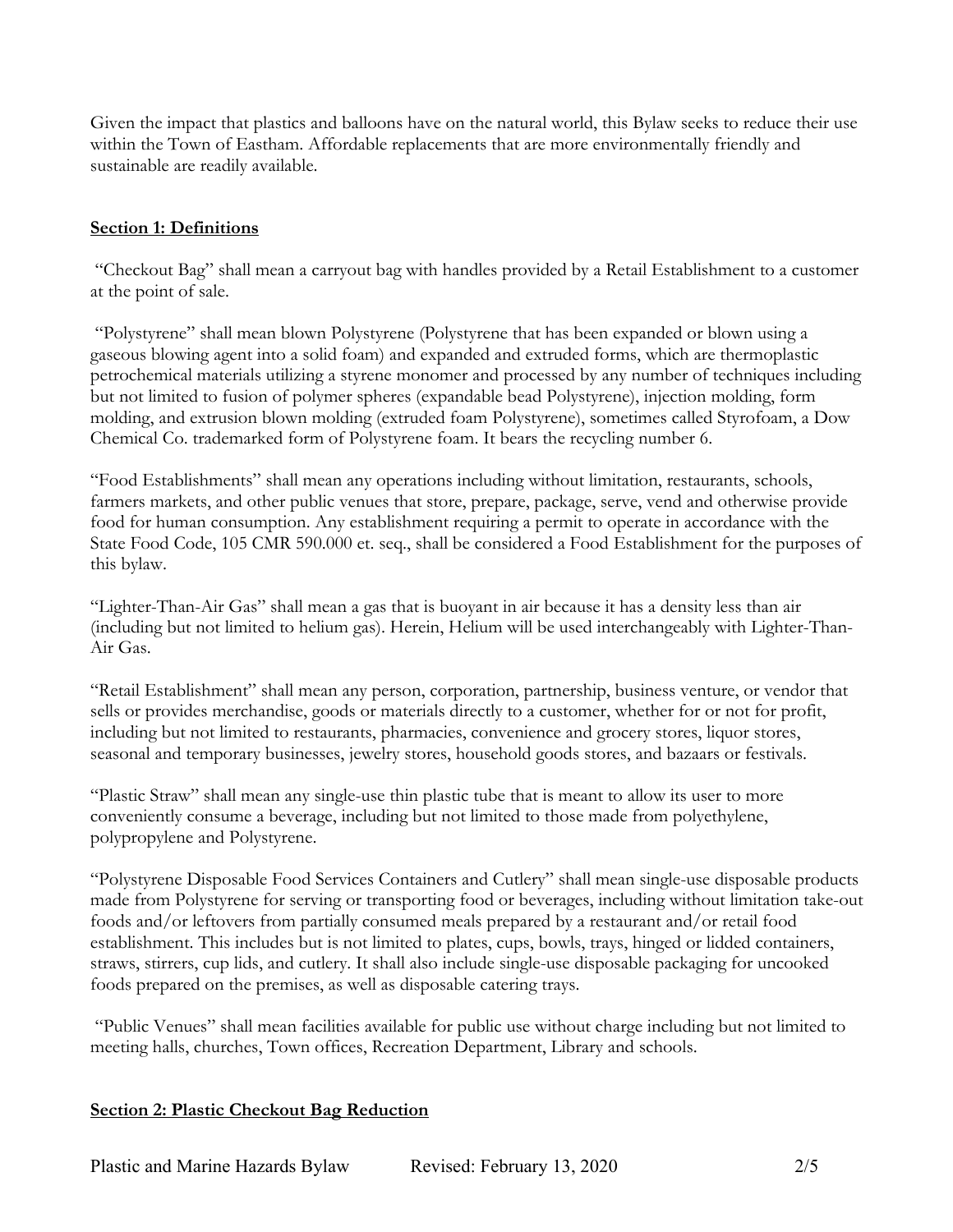The Town will phase out single-use plastic Checkout Bags effective November 1, 2020.

#### **1. Requirements**

- A. Retail Establishments are free to provide whatever checkout bag they wish to customers as long as it is not made of plastic. Durable bags made from polypropylene or polyester intended for long-term reuse are still permitted.
- B. The Board of Health may promulgate rules and regulations to implement this section.
- C. The requirements of this section shall be effective from November 1, 2020. Any old stock not used by November 1, 2020 will be accepted by the Eastham Transfer Station free of charge for appropriate disposition until November 30, 2020.

## **2. Enforcement**

This bylaw may be enforced by any Town of Eastham Police Officer, Health Agent or her designee, and any agents designated by the Select Board.

#### **3. Violations**

Enforcement of fines will begin on November 1, 2021.

First Offense: Written warning Second Offense: \$200 fine Third and Subsequent Offenses: \$500.

Each day or portion thereof that a violation continues shall constitute a separate offense. Each offense occurring within two years of the date a prior reported offense will be considered a subsequent offense.

#### **Section 3: Polystyrene Reduction**

The Town of Eastham will phase out the use of Polystyrene, Plastic Straws, and Polystyrene Disposable Food Services Containers and Cutlery, effective November 1, 2020.

#### **1. Requirements.**

- A. Polystyrene, Plastic Straws, and Polystyrene Disposable Food Services Containers and Cutlery including foam packing peanuts and Polystyrene foam coolers (including "Styrofoam" coolers), shall not be used or sold or distributed by Food establishments and/or Retail Establishments within the Town of Eastham as of November 1, 2020. Any stock remaining after that date shall be accepted for disposal free of charge at the Eastham Transfer Station for proper disposal, through November 30, 2020.
- B. This Bylaw shall not apply to polystyrene packing peanuts and foam packaging reused from shipments coming into Eastham; prepackaged meat and produce trays, egg cartons and other foods or beverages bought from a wholesaler or out-of-town supplier, or polystyrene foam freezer chests enclosed in durable rigid plastic.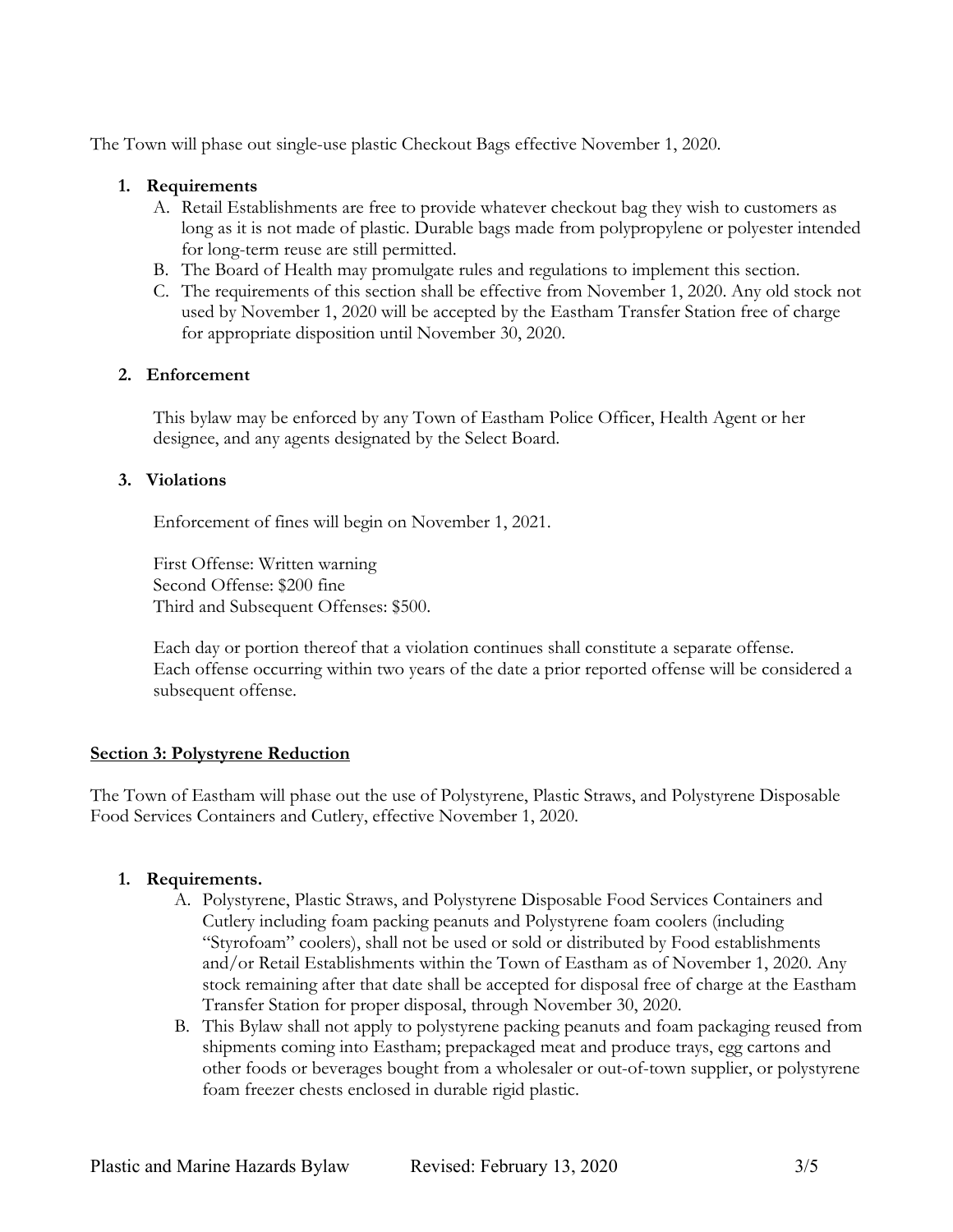- C. Accommodation for disabled residents and visitors: In recognition of the needs of disabled citizens and visitors, businesses shall make available on demand bendable Plastic Straws. They may not question patrons about their disabilities nor demand proof of disability. The Eastham Senior Center is exempt from the provisions of this Bylaw concerning plastic drinking straws.
- D. Single-use service containers and cutlery, including but not limited to bowls, cups, trays, and plates, must be 100% recyclable or compostable in a natural setting at a rate comparable to other biodegradable materials such as paper, leaves, and food waste. Compostable products requiring a commercial composting facility or a composting facility where temperatures reach 140°F may not be used until such time as the residents and businesses in Eastham have reliable access to such facilities as determined by the Select Board or its designees.

#### **2. Enforcement:**

This bylaw may be enforced by any Town of Eastham Police Officer or designee, or any agent designated by the Select Board.

#### **3. Violations:**

Enforcement of fines will begin on November 1, 2021.

First Offense: Written warning Second Offense: \$200 fine Third and Subsequent Offenses: \$500 fine

Each day or portion thereof that a violation continues shall constitute a separate offense. Each offense occurring within two years of the date of a prior reported offense will be considered a subsequent offense.

The Board of Health, after a hearing conducted in accordance with the procedures set forth in 105 CMR 590.14 and 590.15, may suspend or revoke the food service permit for any establishment failing to comply with this bylaw.

#### **Section 4: Balloon Ban**

Balloons filled with Lighter-Than-Air Gas (including but not limited to Helium) and their strings constitute a public nuisance creating litter along our beaches and in our salt marshes and pose a danger to sea turtles, marine mammals, marine and terrestrial birds, and to small wildlife. Mylar balloons, when tangled with power lines, can cause power outages. Therefore, the Town of Eastham will ban the sale, distribution, and intentional release of Helium balloons as of November 1, 2020.

Effective November 1, 2020, no person shall sell or distribute to the public, any type of balloon (including but not limited to plastic, latex, rubber or Mylar balloons) inflated with any type of Lighter-Than-Air Gas. This includes so-called Chinese Floating Lanterns. No businesses or events shall use balloons with Lighter-Than-Air Gas as advertising props.